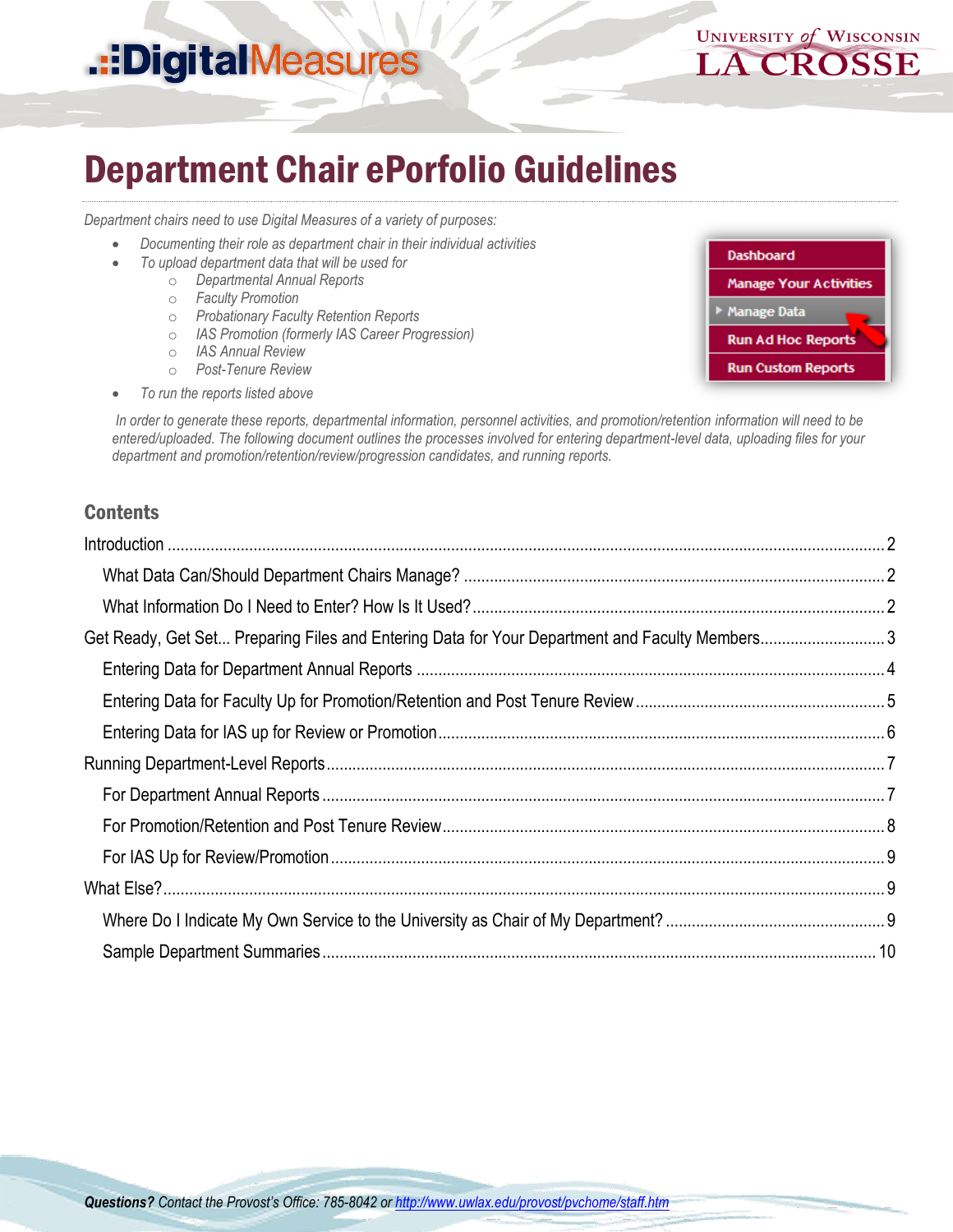## <span id="page-1-0"></span>Introduction

## <span id="page-1-1"></span>What Data Can/Should Department Chairs Manage?

• Chairs have the ability to manage their own activities (as faculty via "Manage Your Activities"), but they also are provided the ability to "Manage Data" (enter data, upload files) for their department and department members (faculty) and run department-level reports. Via "Manage Data," chairs have the ability to emulate their faculty ("Manage Data for Individuals" dropdown list).

| Manage Data                        |                 |
|------------------------------------|-----------------|
| Manage Data for Individuals        |                 |
| Select individual                  | <b>CONTINUE</b> |
| <b>Manage Data for Departments</b> |                 |
| Select department                  | <b>CONTINUE</b> |

 To access fields associated with department-level data, click the "Manage Data" link and access a section titled "Manage Data for Departments". The pull-down menu should contain the name of your department. If it does not, contact the Provost's Office.

#### **Notes:**

- Program directors do not have this ability as they play no formal personnel role.
- ADAs do not have accounts or access. A chair may request access (via the Provost office) or give the ADA his/her own account.

#### <span id="page-1-2"></span>What Information Do I Need to Enter? How Is It Used?

Using Digital Measures (as both a faculty member and a chair) typically involves two main steps:

- 1. Enter data and upload files
- 2. Run reports that contain the data and links to the files

When entering department-level information, you are entering information in the "Department Activities Database." This information includes general department information, personnel activities, and promotion/retention materials. Per Figure 1, general (Department information, activities, etc) and Personnel Activities entered will appear in the annual report for the department. Promotion/Retention materials entered in this area will **only** appear in departmental promotion/retention and IAS reports.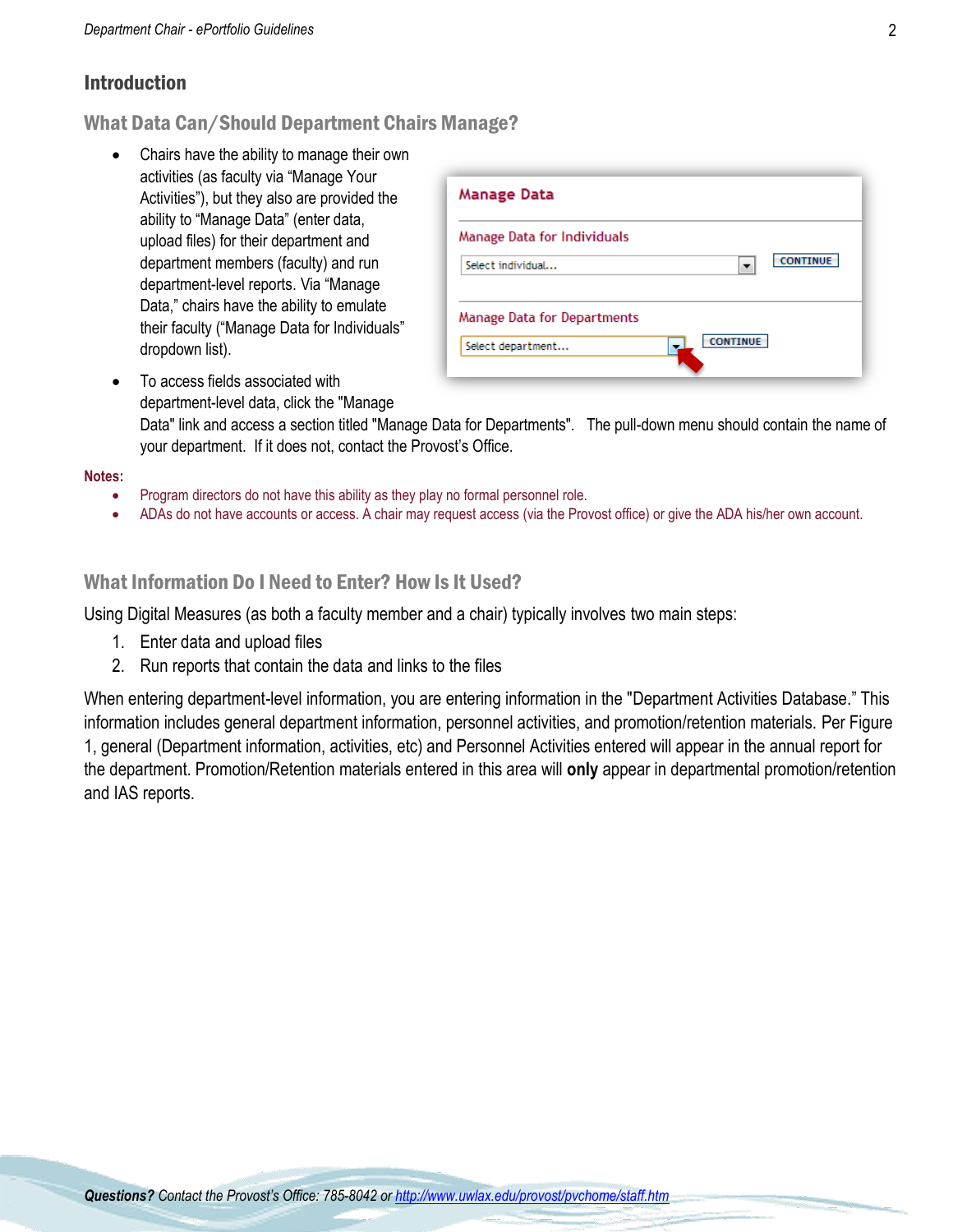

## <span id="page-2-0"></span>Get Ready, Get Set... Preparing Files and Entering Data for Your Department and Faculty Members

#### Step 1: Prepare Files

Save any Word (or other file types) of documents as PDFs before uploading.

**Note:** Individual faculty must enter their information by June 1st. The departmental annual report is due electronically to the Dean's Office by July 1st; it involves the aggregate report on your faculty and a report on departmental level activities.

#### Step 2: Enter Information and Upload the Files

- 1. Log in to Digital Measures using your NetID [\(https://secure.uwlax.edu/digitalmeasures/\)](https://secure.uwlax.edu/digitalmeasures/)
- 2. In the left-hand navigation, select "**Manage Data**"
- 3. In the "**Manage Data for Departments**" dropdown list, select your department.
- <span id="page-2-1"></span>4. Enter data as appropriate for
	- a. [Department Annual Reports](#page-2-1)
	- b. [Faculty Promotion](#page-3-1)
	- c. Probationary [Faculty Retention Reports](#page-3-1)
	- d. [IAS Promotion](#page-4-1)
	- e. [IAS Annual Review](#page-4-1)
	- f. [Post-Tenure](#page-3-1) Review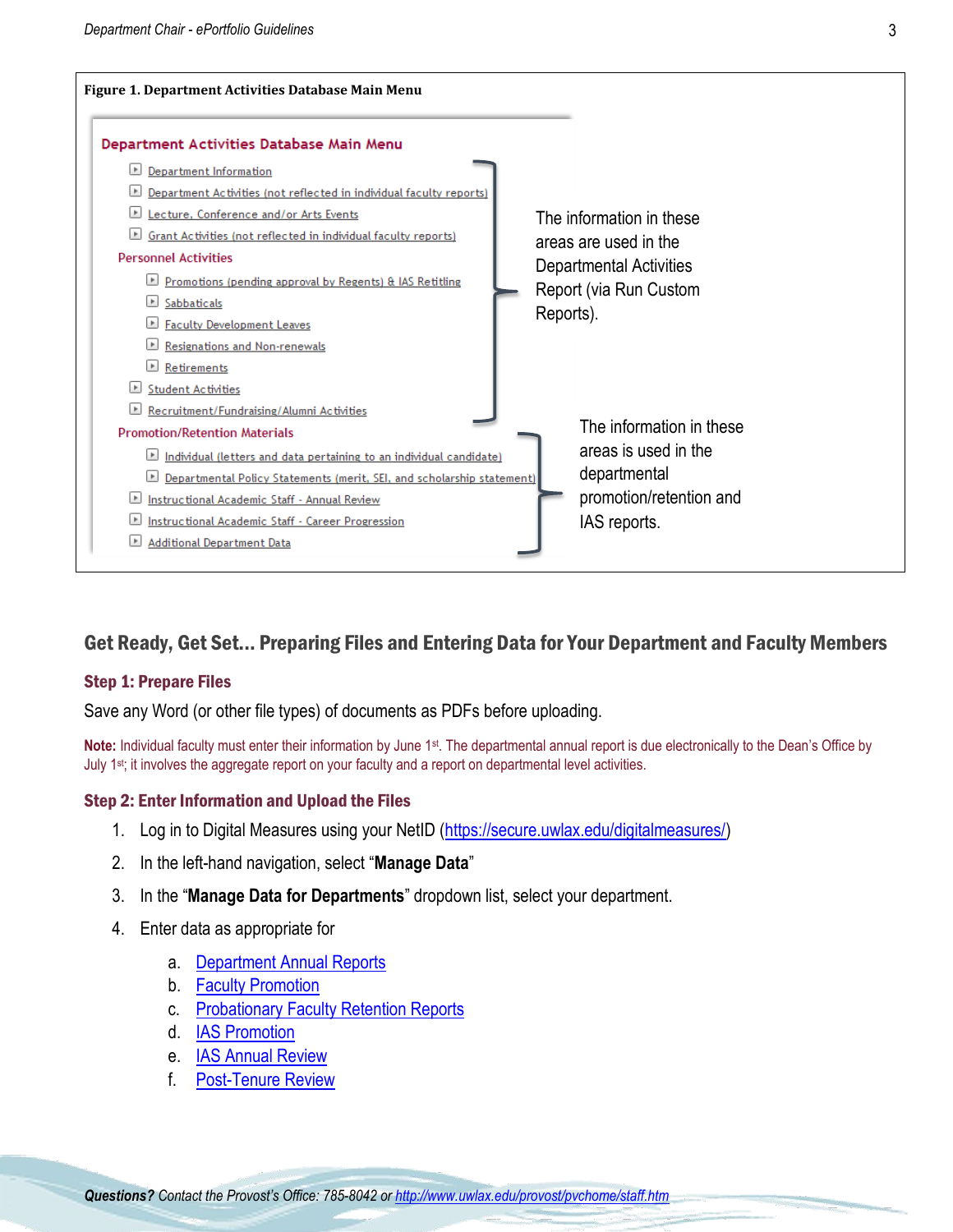## <span id="page-3-0"></span>Entering Data for Department Annual Reports

On the Department Activities Database Main Menu, enter data/upload documents as appropriate/available for the department information, activities, events, grant activities (not reflected in the individual faculty reports), and items under Personnel Activities (see Figure 2).

1. On the Department Activities Database Menu, select "**Department Activities (not reflected in individual faculty reports)**" (See Figure 2.)



2. Unless the current year is listed, click "**ADD A NEW ITEM**" (If the current year is already listed, click the pencil icon to edit.)

**ADD A NEW ITEM** 

- 3. Select the academic year (current).
- 4. Under the appropriate headings, enter data as requested or click the "*Store File*" link and upload the PDFs.

**Note:** Two fields of information are required for department annual reports: the 200-300 word summary (examples provided in the [Sample](#page-9-0)  [Department Summaries](#page-9-0) section of this document) and the biennial assessment report upload.

<span id="page-3-1"></span>5. **What's Next?** Run the report! See information on [How to Run Department Annual Reports.](#page-6-0)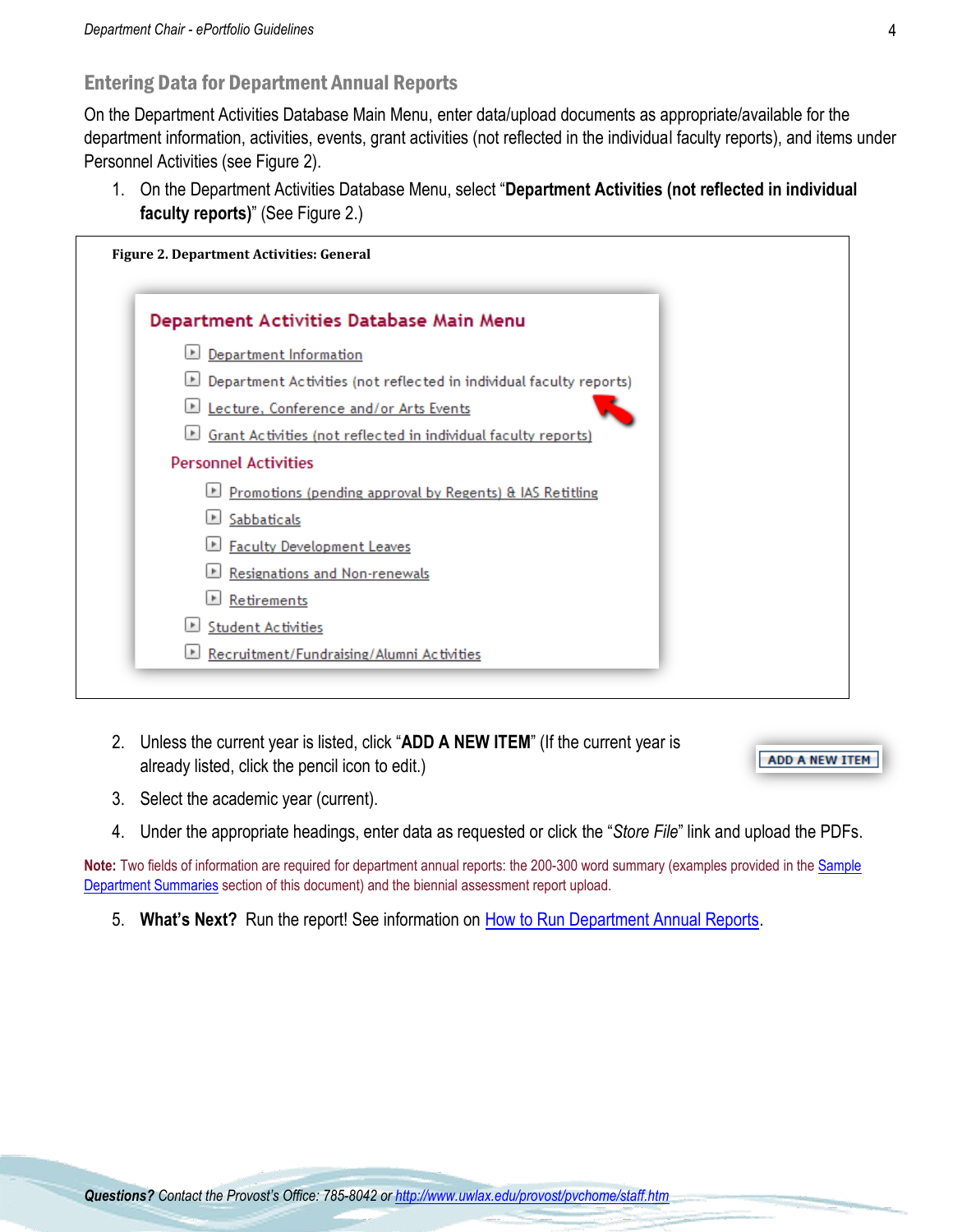## <span id="page-4-0"></span>Entering Data for Faculty Up for Promotion/Retention and Post Tenure Review

1. On the Department Activities Database Menu, under the Promotion/Retention Materials header, select "**Individual (letters and data pertaining to an individual candidate)**" (See Figure 3.)



2. Unless the candidate is already listed on your screen with the current year, click "**ADD A NEW ITEM**" (If the candidate is already listed with the current year, click the pencil icon to edit.)

**ADD A NEW ITEM** 

- 3. Select the academic year (current) and then the name of the candidate from the dropdown lists.
- 4. Under the appropriate headings, click the "*Store File*" link and upload the PDFs for the letters, TAI information, etc.
- <span id="page-4-1"></span>5. After entering all the information for your faculty member(s), you need to **run the report**. See information on [How to Run Reports for Promotion/Retention and Post Tenure Review.](#page-7-0)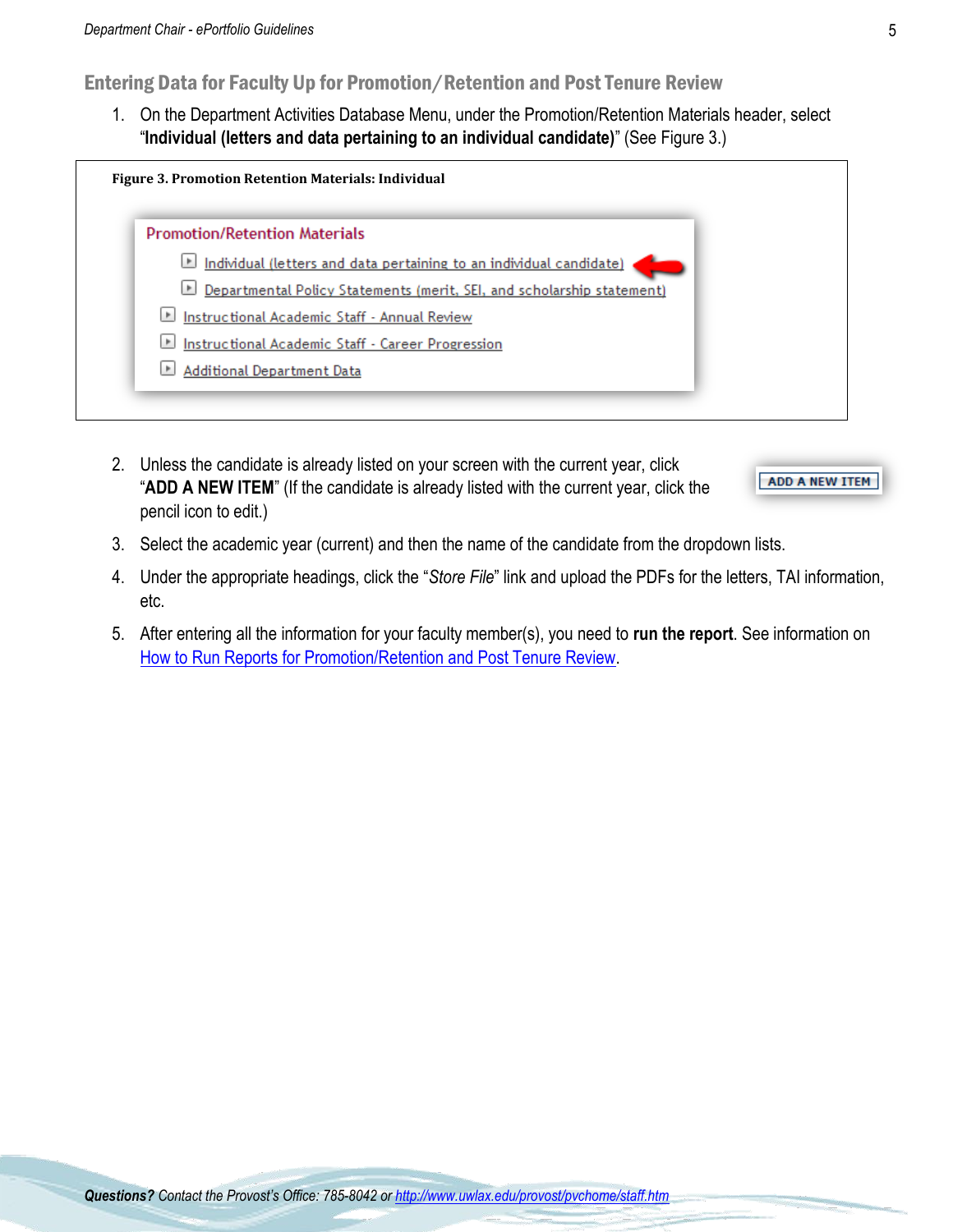## Entering Data for IAS up for Review or Promotion

1. On the Department Activities Database Menu, under the Promotion/Retention Materials header, select "**Instructional Academic Staff – Annual Review**" or "**Instructional Academic Staff – Career Progression**" as appropriate (see Figure 4).



2. Unless the candidate is already listed on your screen with the current year, click "**ADD A NEW ITEM**" (If the candidate is already listed with the current year, click the pencil icon to edit.)

**ADD A NEW ITEM** 

- 3. Select the academic year (current) and then the name of the candidate from the dropdown lists.
- 4. Under the appropriate headings, click the "*Store File*" link and upload the PDFs for the items requested.
- <span id="page-5-0"></span>5. After entering all the information for your faculty member(s), you need to **run the report**. See information on [How to Run Reports for IAS Up for Review/Promotion.](#page-8-0)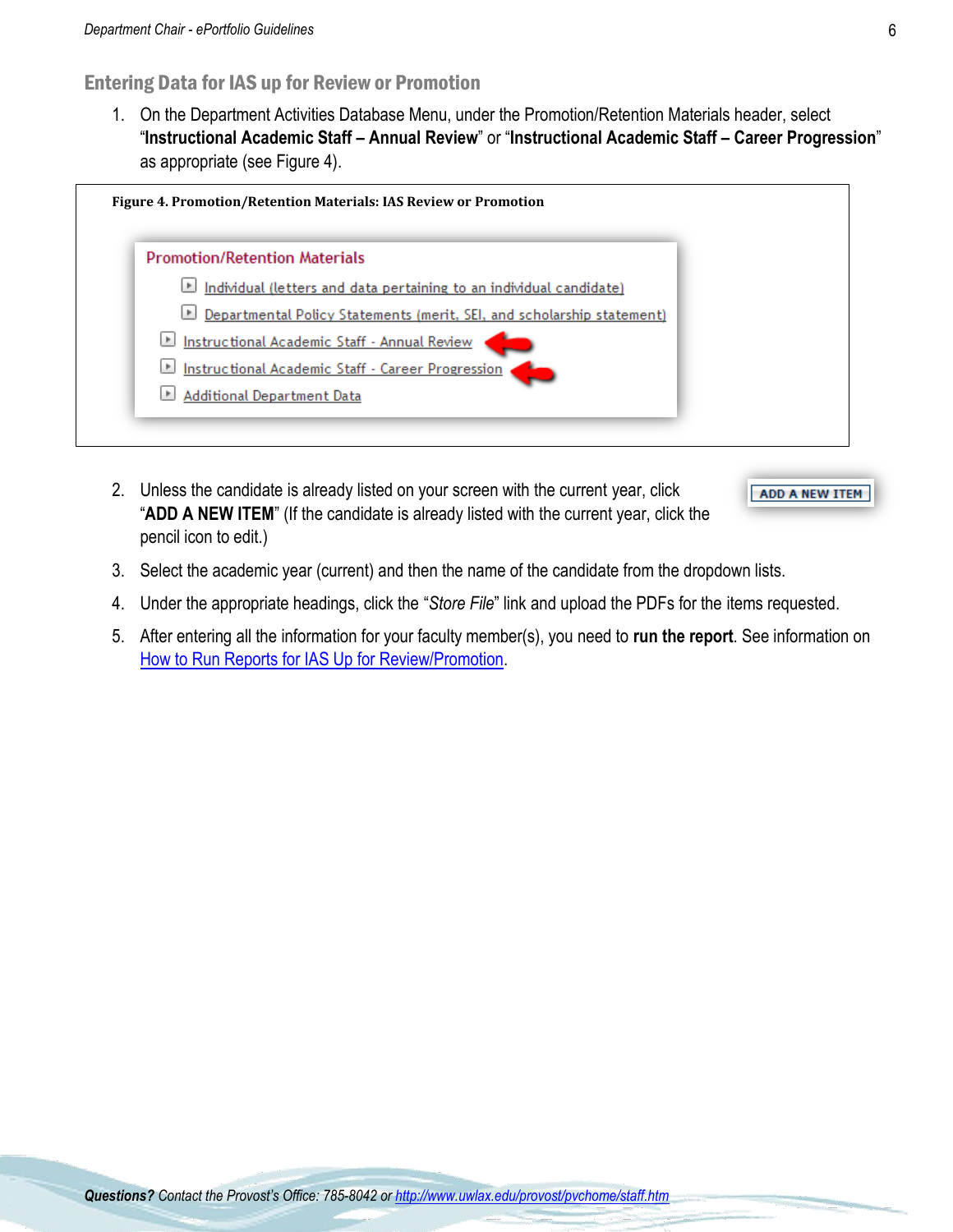## Running Department-Level Reports

After the information for your department and faculty members has been entered or uploaded, you can run reports to view it and share with others.

Go to **Run Custom Reports** to select the appropriate reports you will need to run.

#### <span id="page-6-0"></span>For Department Annual Reports

- **Make sure you have entered the necessary information for the report**. See [Entering Data for Department](#page-3-0)  [Annual Reports.](#page-3-0)
- **Follow the steps under Run a Report:**
	- **1.** Select the **Departmental Activities** report and click **SELECT REPORT.**
	- **2.** Select the date range of the report. For annual departmental activities reports, select June 1 of the previous year to May 31 of the current year.
	- **3.** Click the "Click here" link to select your department (leave the Enabled Accounts Only selection as-is)
	- **4.** Select the file format.
		- **a.** Select **Word** if you will need to edit the file (or if you are unsure if you will need to edit it)
		- **b.** Select **HTML** if you will NOT need to edit the file (so you can send the file directly to your dean)
		- **c.** Select **PDF** if you want to e-mail a published copy to someone (not for submission)
	- **5.** Leave the page size as selected ("Letter")
- Click **BUILD REPORT**. The file will go to your Downloads folder (or wherever you save it to).
- **Open the file and review the report** for errors and redundancies.

**Note:** If you see an error, you will need to correct the error at the source (where the data was entered) to avoid future issues. Errors corrected in the Word document are only changed in the report, not in Digital Measures. If the error is within a faculty member's information, you can ask that person to make the changes or emulate the faculty member via "Manage Data" and make changes for them.

**Save the file as HTML and send it electronically to your dean**.

**Note:** Keep a copy for the department; it is important for other university requirements such as APR.

| Dashboard                                |
|------------------------------------------|
| <b>Manage Your Activities</b>            |
| Manage Data                              |
| <b>Run Ad Hoc Reports</b>                |
| $\blacktriangleright$ Run Custom Reports |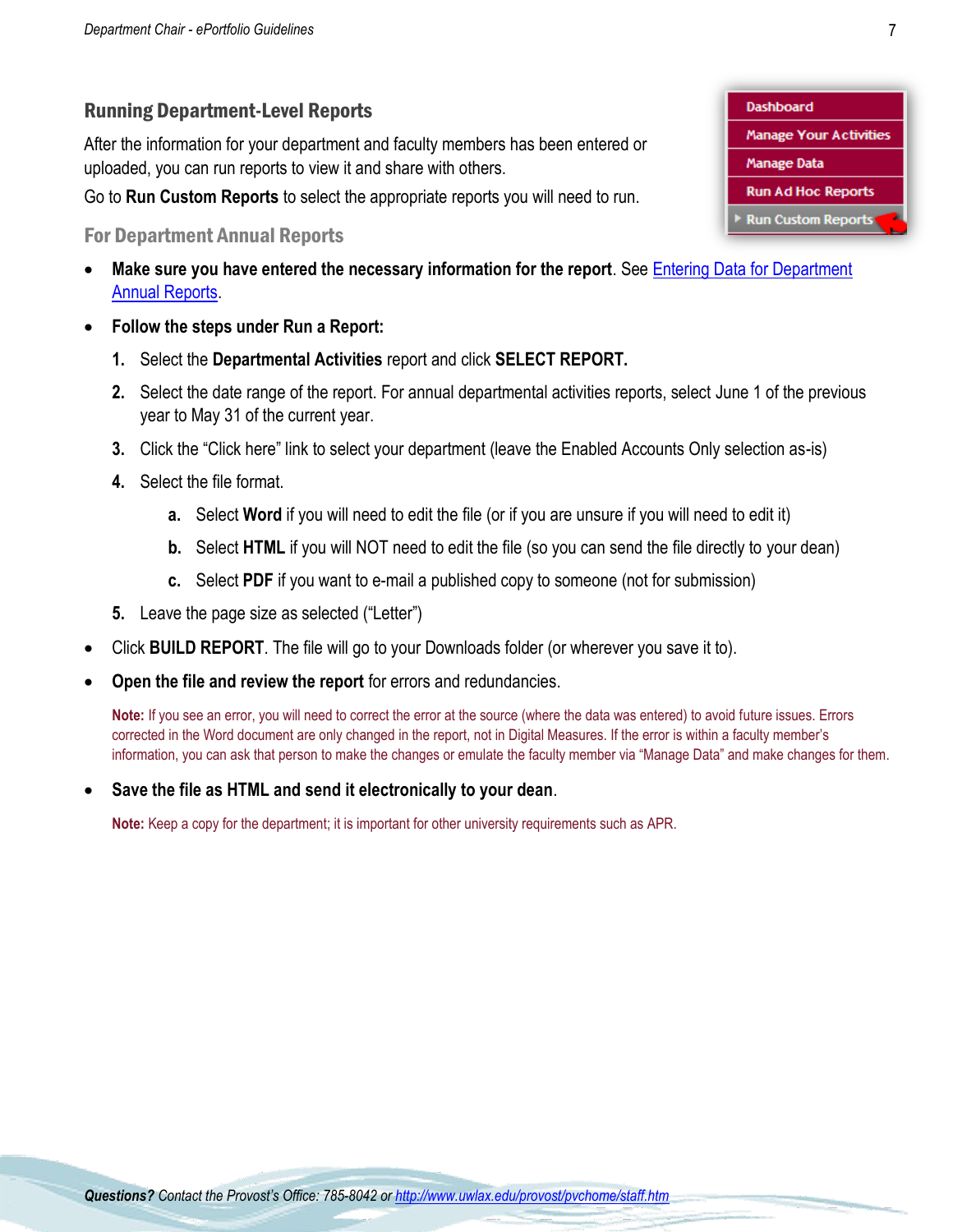## <span id="page-7-0"></span>For Promotion/Retention and Post Tenure Review

- **Make sure you have entered the necessary information for the report**. See [Entering Data for Faculty Up for](#page-4-0)  [Promotion/Retention and Post Tenure Review.](#page-4-0)
- **Follow the steps under Run a Report:**
	- **1.** Select the report you need to run (be sure it is under the Departmental Activities Database header) and click **SELECT REPORT.**

| Select the report to run.                                             |   |                         |
|-----------------------------------------------------------------------|---|-------------------------|
| Note: You must click SELECT REPORT if you change the report to build. |   |                         |
| Promotion Report - Departmental (Update)                              |   | <b>SELECT REPORT</b>    |
| <b>Department Activities Database</b>                                 |   |                         |
| Departmental Activities                                               |   |                         |
| IAS Report - Department                                               |   | $ $ ore Information $>$ |
| Instructional Academic Staff Annual Report - Department               | ≕ |                         |
| Instructional Academic Staff Career Progression- Department           |   |                         |
| Post Tenure Report - Departmental                                     |   |                         |
| Promotion Report - Departmental (Update)                              |   |                         |
| Retention Report - Departmental (Update)                              |   |                         |

- **2.** Select the date range of the report.
- **3.** Click the "Click here" link to select your department (leave the Enabled Accounts Only selection as-is)
- **4.** Select the file format.
	- **a.** Select **Word** if you will need to edit the file (or if you are unsure if you will need to edit it)
	- **b.** Select **HTML** if you will NOT need to edit the file (so you can send the file directly to your dean)
	- **c.** Select **PDF** if you want to e-mail a published copy to someone (not for submission)
- **5.** Leave the page size as selected ("Letter")
- Click **BUILD REPORT**. The file will go to your Downloads folder (or wherever you save it to).
- **Open the file and review the report** for errors and redundancies.

**Note:** If you see an error, you will need to correct the error at the source (where the data was entered) to avoid future issues. Errors corrected in the Word document are only changed in the report, not in Digital Measures. If the error is within a faculty member's information, you can ask that person to make the changes or emulate the faculty member via "Manage Data" and make changes for them.

**Save the file as HTML and send it electronically to your dean**.

**Note:** Keep a copy for the department; it is important for other university requirements such as APR.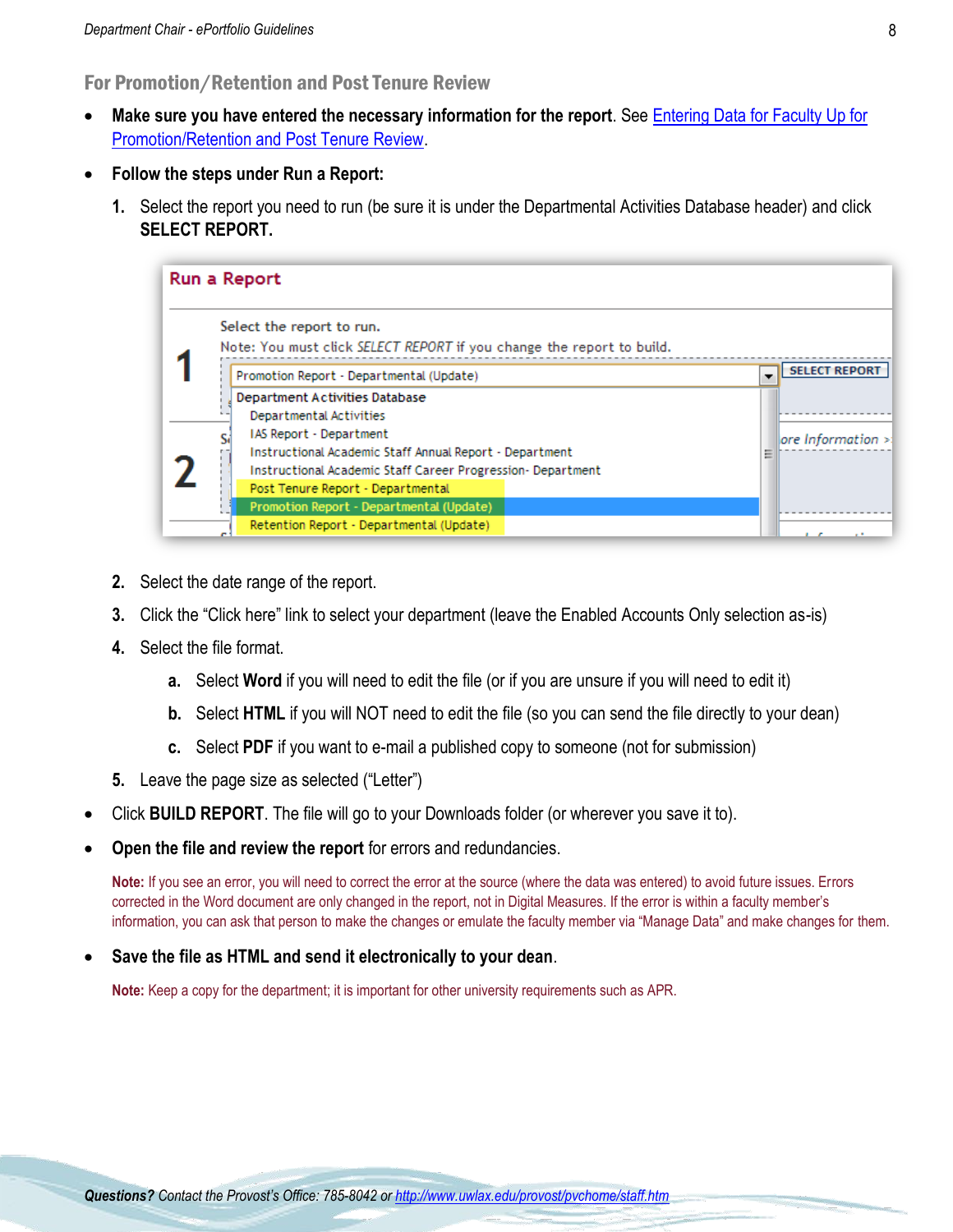## <span id="page-8-0"></span>For IAS Up for Review/Promotion

- **Make sure you have entered the necessary information for the report**. See [Entering Data for IAS up for Review](#page-4-1)  [or Promotion.](#page-4-1)
- **Follow the steps under Run a Report:**
	- **1.** Select the report you need to run (be sure it is under the Departmental Activities Database header) and click **SELECT REPORT.**
	- **2.** Select the date range of the report.
	- **3.** Click the "Click here" link to select your department (leave the Enabled Accounts Only selection as-is)
	- **4.** Select the file format.
		- **a.** Select **Word** if you will need to edit the file (or if you are unsure if you will need to edit it)
		- **b.** Select **HTML** if you will NOT need to edit the file (so you can send the file directly to your dean)
		- **c.** Select **PDF** if you want to e-mail a published copy to someone (not for submission)
	- **5.** Leave the page size as selected ("Letter")
- Click **BUILD REPORT**. The file will go to your Downloads folder (or wherever you save it to).
- **Open the file and review the report** for errors and redundancies.

**Note:** If you see an error, you will need to correct the error at the source (where the data was entered) to avoid future issues. Errors corrected in the Word document are only changed in the report, not in Digital Measures. If the error is within a faculty member's information, you can ask that person to make the changes or emulate the faculty member via "Manage Data" and make changes for them.

**Save the file as HTML and send it electronically to your dean**.

**Note:** Keep a copy for the department; it is important for other university requirements such as APR.

## <span id="page-8-1"></span>What Else?

<span id="page-8-2"></span>Where Do I Indicate My Own Service to the University as Chair of My Department?

- In "Manage Your Activities," in the area of "University Service - Administrative Assignments" under the Service header.
- There are two textboxes where you can enter a description of your duties as chair: "General Description of the Duties Associated with the Assignment" and "Describe any individual special projects

## Service Department Service College Service

- **D** University Service Administrative Assignments
- University and UW System Service

and/or activities associated with this administrative position you would like to highlight for this year."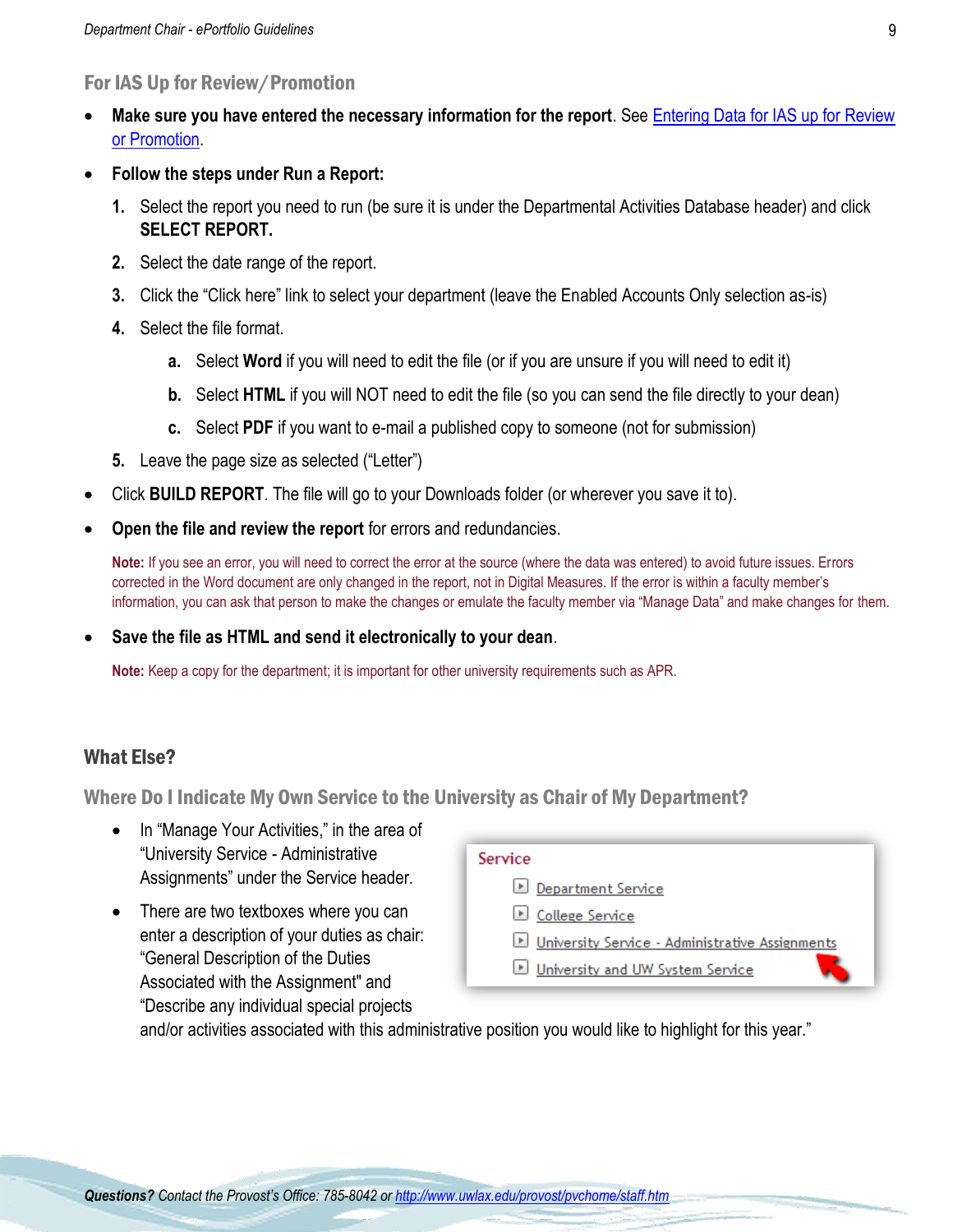## <span id="page-9-0"></span>Sample Department Summaries

*Seven Sample Summaries of Department Activities (from 2006-2007) on the 200-300 word range*

#### Biology (327 words)

The 2006-2007 academic year was very productive for the faculty and students in the Department of Biology. Notable highlights include development of the new interdepartmental minor in Nutrition, which will be housed in Biology, and nomination of the Department by the University for the Regents Teaching Excellence Award. During summer 2007, the Department will host an Undergraduate Research Program in Bimolecular Sciences, funded by a competitive grant from the National Science Foundation. The number of majors in the Department has increased to 1150 undergraduate and 56 graduate students and resource limitations have posed challenges to continued excellence in curriculum design and delivery. However, several new courses were offered for the first time, including Human Nutrition (NUT 200), Advanced Nutrition for the Health Professions (BIO 428) and Environmental Toxicology (BIO 441). Because of retirements and resignations, faculty in the department invested a large amount of time in recruiting and hiring faculty this past academic year. Four searches were conducted and three new tenure-track faculty were hired for the 2007-2008 academic year to replace Drs. Mowbray, Saros, and Sutherland. Several faculty members also served on search and screen committees for the positions of associate dean and chancellor. Faculty scholarship continues to be an integral part of our Department and the education of our students. This past year, 72 undergraduate and 42 graduate students conducted research with faculty. Members of the Department made more than 55 presentations at professional scientific conferences and published 21 peer-reviewed papers in a variety of high-quality journals and books. Most of these presentations and publications were co-authored with our students. Faculty also competitively obtained more than \$330,000 in new research funds from 8 different proposals to support these activities and had oversight on additional \$3 million in on-going research projects and grants. More than \$2.2 million in new grant requests are pending review. Service to the University, profession, and community remains a priority, with numerous faculty taking leadership roles in professional organizations and campus committees.

#### Computer Science (200 words)

The 2006-07 academic year was a productive one for the UW-L Computer Science Department. Instructionally, roughly 120 students declare CS as their major, about 30 students are CS minors, hundreds of others complete CS service courses each semester and in excess of 40 graduated students are pursuing MSE degrees. The employment outlook for students is extremely good but the department continues to work to counteract public misconceptions about computer science. The department also continues to struggle with the effects of staffing reductions. The department remains active in teaching, scholarship and service as are detailed in the various report sections. This year the department received the necessary approval to offer a five year schedule for completing both an undergraduate degree in computer science and the Master of Software Engineering degree. We expect this to be popular among highly talented undergraduate students. The Master of Software Engineering program had the first cohort of 12 students from the South Central University for Nationals. These students completed coursework and the capstone project during their year at UW-L and graduated in June. During this year the department extended this program to the University of Wuhan and is pursuing similar relationships with two schools in India.

#### Economics (194 words)

The Search and Screen committee reviewed approximately 140 applications, interviewed 20 candidates at the Chicago ASSA meetings, and brought 3 candidates to campus in the course of hiring Kathryn Birkeland to fill a tenure track vacancy. The Curriculum Committee reviewed the catalog description of the department's courses. Updated wording for eight courses was approved by the college and university curriculum committees and incorporated into the 2007 – 2009 catalog. Department members participated in a presentation by a representative from the Employee Assistance Program at Gunderson Lutheran entitled "Respectful Communication in the Workplace" on September 20. Jean Bonde transferred out of the department's ADA position in January, 2007 and was replaced by Cathy Jambois through the end

*Questions? Contact the Provost's Office: 785-8042 or http://www.uwlax.edu/provost/pvchome/staff.htm*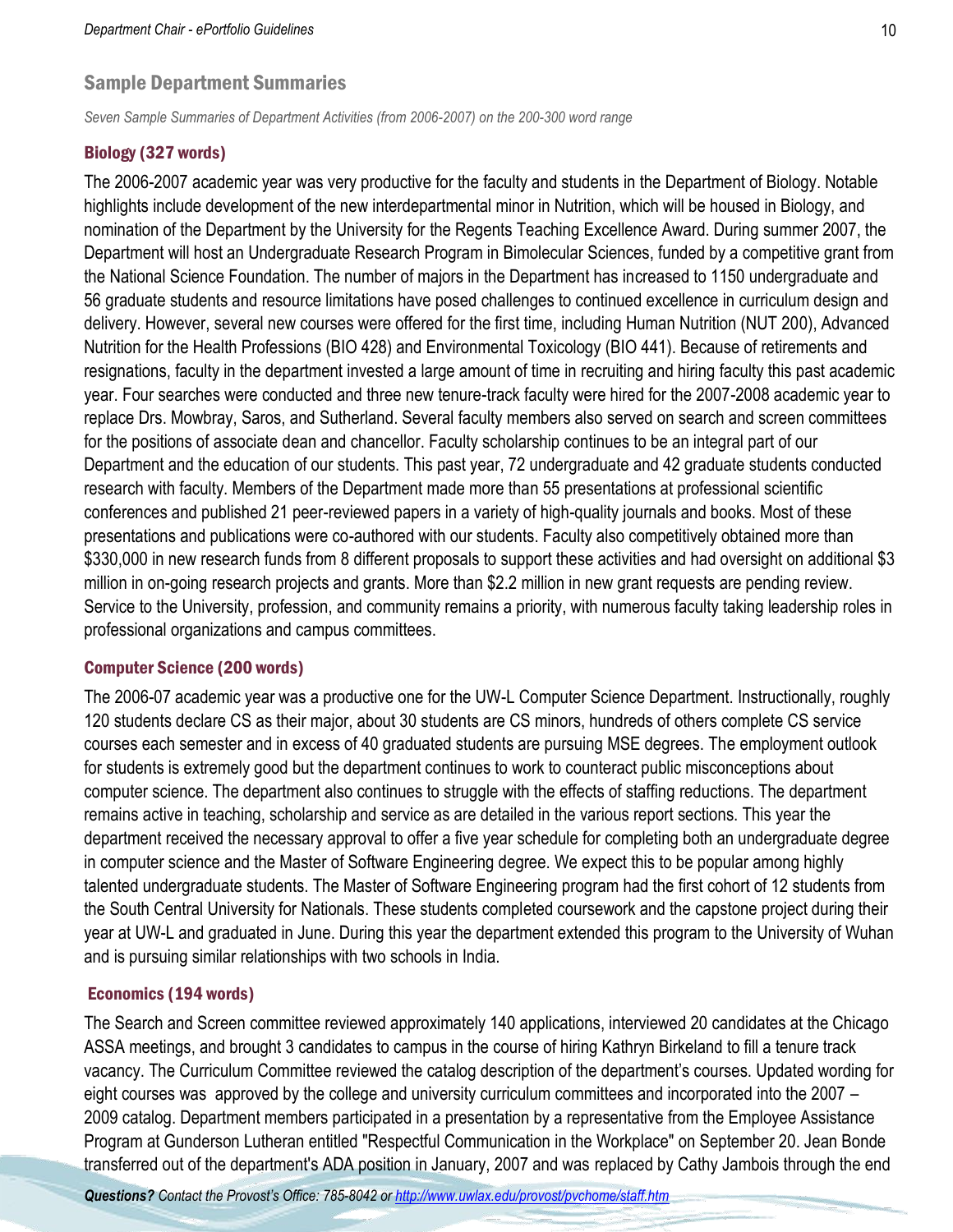of the fiscal year. Janet Abnet accepted a transfer in June, 2007 to become the department's permanent ADA. The department's Scholarship Committee awarded \$1000 scholarships to Jonathan Longfeld and Sadie Vandervelde from the Cole Scholarship Fund, and \$800 scholarships to Jarod Hart and Christine McManimon from the Maurice Graff Economics Scholarship Fund. The Search and Screen Committee reviewed approximately 15 applications, and brought 8 candidates to campus as the department hired two full-time IAS for the 2007-08 academic year.

#### English (211 words)

Department continued development of Dual Degree articulation program with Guangxi Normal University in China, including sending two English faculty to China over Spring Break. Plans are nearly complete for bringing 15-20 Chinese students to UW-L beginning Summer 2009, to complete degrees in the English Rhetoric and Writing emphasis major. An agreement to offer 1 section of ENG 110, College Writing I at West Salem High School in Fall 2007 was completed. Working with a UW-System grant, plans were completed to host a 1-day conference for UW-L English Teachers and area High School English Teachers in Sept. 2007. The conference will offer collaboration between English teachers and develop long term plans for activities, such as teaching exchanges and an annual English day at UW-L for areas high school students. Dept. also undertook extensive webb page revision and developed several new electronic and print documents to enhance recruitment of high school students to English majors. One faculty member successfully promoted to Professor; 1 faculty member tenured; 1 faculty member retired; 1 probationary faculty member resigned; 1 IAS faculty member resigned (both to take other teaching positions). Six English majors, members of the Department's chapter of the national English honors society, presented papers at the National English Honors Conference in Pittsburgh in April 2007.

#### Music (219 words)

Highlights of the 2006-2007 school year include personnel, ensemble and departmental events and activities. The Department welcomed Dr. Enaldo Oliveira as the Director of Orchestral Activities. Mr. Tom Brown was assigned increased duties as trumpet instructor and Music Appreciation instructor. Voice teacher Ms. Danielle Luchner was also offered a part-time position as the number of vocal majors and minors increased. Music ensembles continued to accept invitations to perform including a Screaming Eagles Marching Band performance at Lambeau Field in Green Bay, several performances by the Korean Drum ensemble and a culminating tour of sites in France and Germany by Jazz Ensemble I. The Search and Screen Committee for the new UW-L Chancellor included the Music Department Chair. An opera scene concert with the symphony orchestra was well-received. Besides the usual array of festivals, concerts and recitals, the Department hosted to two new events, the Wisconsin High School Honor Band, Choir and Orchestra auditions and one of four sites the Wisconsin State Music Association State Solo and Ensemble Festival. The 2006 Music Department Gala at the La Crosse Center was again very successful. In fulfillment of its mission to be a regional arts center, the Department engaged 9 nationally-known guest artists and had over 1500 high school students attend music events. Dr. Greg Balfany was elected Chair of the Department.

#### Philosophy (203 words)

During the summer of 2006 Philosophy department faculty attended conferences and prepared courses for fall. During the fall 2006 semester, philosophy faculty, in addition to teaching and service actively helped organize professional meetings, and gave professional presentations. On the retirement of a second faculty member the department began serious discussion regarding the curriculum. The course descriptions were systematically reviewed and revised. The highlight of the fall semester was the presentation at the end of the semester by students completing the philosophy major of their Integrative Seminar projects. These presentations enabled faculty directly to assess the philosophy major and to determine changes to implement in the program. The spring 2007 semester saw the arrival of a new faculty member, which enabled the department to continue its discussion of curricular revisions more deeply. The department curricular process was revised; a curriculum subcommittee was formed to advise the chair on curricular offerings. Faculty members continued active involvement in giving presentations and attending professional conferences and